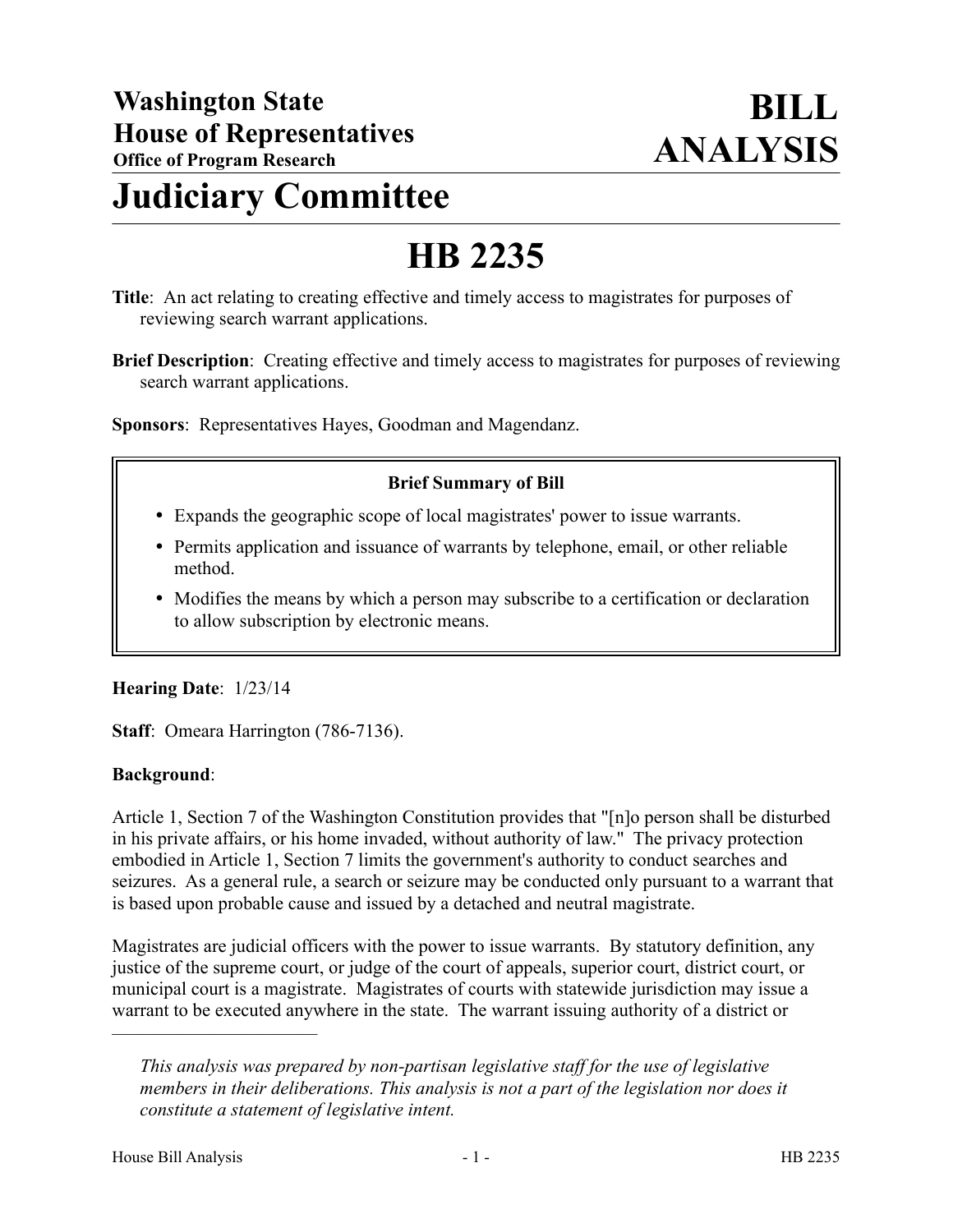municipal court magistrate is limited to warrants that will be executed within the district or municipal court's jurisdiction.

The requirements and procedures for issuance of warrants are outlined in court rules. These rules provide that a warrant may be issued to search for and seize: (1) evidence of a crime; (2) contraband, the fruits of crime, or things otherwise criminally possessed; (3) weapons or other things by means of which a crime has been committed or reasonably appears about to be committed; or (4) a person for whose arrest there is probable cause, or who is unlawfully restrained. A search warrant may be issued only if the court determines there is probable cause for the issuance of a warrant. When the court is satisfied that probable cause exists, the court must issue a warrant identifying the property or person and naming or describing the person, place, or thing to be searched. The court may issue the warrant directly or may direct an authorized individual to affix the court's signature to the warrant.

An application for a warrant must be supported by a statement establishing the grounds upon which the warrant is based. This statement may be in the form of an affidavit, sworn testimony (which may be delivered telephonically and electronically recorded), or through a certification or declaration. Affidavits and sworn testimony are statements made under oath that place the applicant, who is a police officer or prosecutor, under penalty of perjury when supplying the information that serves as the basis of a warrant. In order for an unsworn certification or declaration to support a warrant application, it must meet the general statutory requirements that give unsworn statements the force and effect of sworn statements. These requirements are that the certification or declaration is in the form of a writing that recites that the statement is certified or declared to be true under penalty of perjury, and is subscribed to by signature.

### **Summary of Bill**:

The geographic scope of local magistrates' power to issue search warrants is expanded. Any magistrate may issue a search warrant for any person or evidence located anywhere within the state.

Statutory language is adopted that tracks the court rule descriptions of property and persons for which a warrant may be issued. Additional language is included to permit application and issuance of a warrant by electronic or other alternative means. A warrant may be applied for by telephone, email, or other reliable method. Additionally, the magistrate may use telephone, email, or other reliable method to communicate permission to another person to affix the magistrate's signature to the warrant.

The means are expanded by which a certification or declaration may be subscribed to in order to place the person executing the document under penalty of perjury. In addition to subscription by signature, a person may subscribe to an unsworn statement by digital signature or electronic signature. If the person is an attorney, he or she may subscribe electronically in the manner described in the court rule governing electronic filing. If the person is a law enforcement officer, the subscription requirement is satisfied by affixing or logically associating the person's full name, department or agency, and badge or personnel number to an electronically submitted document from an electronic device that is owned, issued, or maintained by a law enforcement agency.